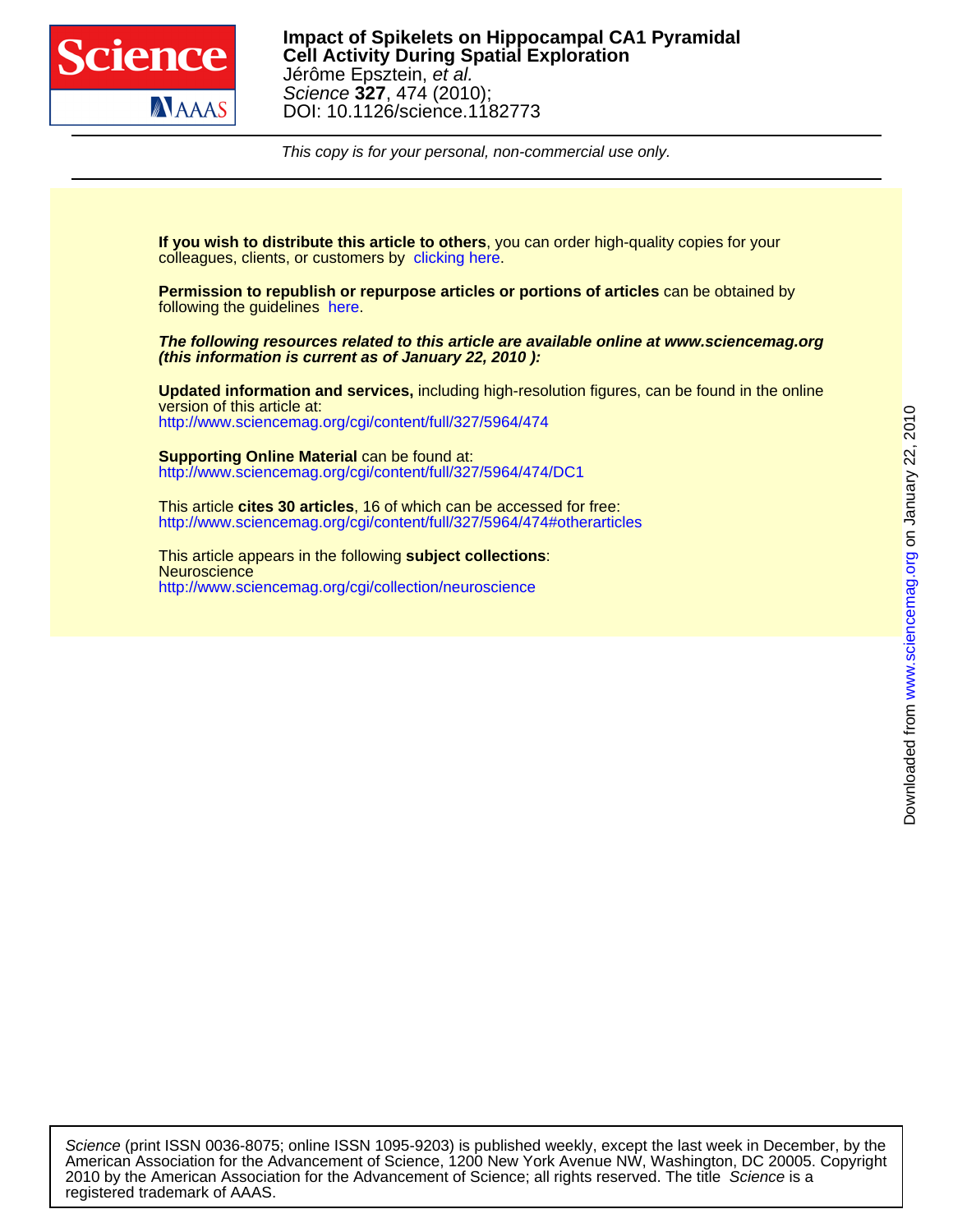## REPORTS

rently in use  $(21–26)$ , confirming clinical practice as a major driver of pathogen evolution and lending heightened importance to understanding the relevance of other homoplasies. Such insights inform future surveillance strategies for the detection of emerging clones and management of epidemic spread. We fully anticipate that, as the technology and analytical methods improve, the approach described here will underpin the next wave of molecular data for epidemiological and microevolutionary studies in bacteria.

### References and Notes

- 1. M. C. Maiden et al., Proc. Natl. Acad. Sci. U.S.A. 95, 3140 (1998).
- 2. M. C. Enright et al., Proc. Natl. Acad. Sci. U.S.A. 99, 7687 (2002).
- 3. B. L. Xu et al., J. Hosp. Infect. 71, 245 (2009).
- 4. E. J. Feil et al., J. Clin. Microbiol. 46, 1520 (2008).
- 5. E. Alp et al., J. Infect. 58, 433 (2009).
- 6. K. S. Ko et al., J. Clin. Microbiol. 43, 421 (2005).
- 7. D. C. Oliveira, A. Tomasz, H. de Lencastre, Microb. Drug Resist. 7, 349 (2001).
- 8. A. M. Vivoni et al., J. Clin. Microbiol. 44, 1686 (2006).
- 9. M. D. Bartels et al., Eur. J. Clin. Microbiol. Infect. Dis. 27, 757 (2008).
- 10. A. Szczepanik, M. Kozioł-Montewka, Z. Al-Doori, D. Morrison, D. Kaczor, Eur. J. Clin. Microbiol. Infect. Dis. 26, 29 (2007).
- 11. O. Melter et al., J. Clin. Microbiol. 41, 4998 (2003).
- 12. Materials and methods are available as supporting material on Science Online.
- 13. J. A. Lindsay, M. T. G. Holden, Trends Microbiol. 12, 378 (2004).
- 14. J. D. Edgeworth et al., Clin. Infect. Dis. 44, 493 (2007).
- 15. H. de Lencastre, A. Tomasz, in Evolutionary Biology of Bacterial and Fungal Pathogens, F. Baquero, C. Nombela, G. H. Cassell, J. A. Gutierrez, Eds. (American Society for Microbiology, Washington, DC, 2008), pp. 333–346.
- 16. H. Ochman, S. Elwyn, N. A. Moran, Proc. Natl. Acad. Sci. U.S.A. 96, 12638 (1999).
- 17. N. A. Moran, H. J. McLaughlin, R. Sorek, Science 323, 379 (2009).
- 18. D. Falush et al., Proc. Natl. Acad. Sci. U.S.A. 98, 15056 (2001).
- 19. E. P. Rocha et al., J. Theor. Biol. 239, 226 (2006).
- 20. U. Nübel et al., Proc. Natl. Acad. Sci. U.S.A. 105, 14130 (2008).
- 21. S. Besier, A. Ludwig, V. Brade, T. A. Wichelhaus, Mol. Microbiol. 47, 463 (2003).
- 22. G. E. Dale et al., J. Mol. Biol. 266, 23 (1997). 23. J. G. Hurdle, A. J. O'Neill, I. Chopra, J. Antimicrob.
- Chemother. 53, 102 (2004).
- 24. M. Tanaka, T. Wang, Y. Onodera, Y. Uchida, K. Sato, J. Infect. Chemother. 6, 131 (2000).
- 25. A. A. Vickers, N. J. Potter, C. W. Fishwick, I. Chopra, A. J. O'Neill, J. Antimicrob. Chemother. 63, 1112 (2009).
- 26. T. A. Wichelhaus et al., Antimicrob. Agents Chemother. 46, 3381 (2002).
- 27. D. Harmsen et al., J. Clin. Microbiol. 41, 5442 (2003).
- 28. The Sanger Institute is core funded by the Wellcome Trust. We thank C. Milheiriço and J. D. Cockfield for preparation of genomic DNA and G. Dougan and the Sanger Institute Sequencing and Informatics groups for general support. S.G. and A.T. were supported by grants SFRH/BPD/25403/2005 and SFRH/BD/44220/2008, respectively, from Fundação para a Ciência e Tecnologia, Portugal. E.K.N., N.C., N.D., and S.J.P. were funded by the Wellcome Trust. Funding for the sequencing of the TW20 genome was provided by Guy's and St. Thomas' Charity. J.D.E. receives funding from the Department of Health via the National Institute for Health Research's comprehensive Biomedical Research Centre award to Guy's and St. Thomas' National Health Service Foundation Trust in partnership with King's College London. The Illumina Genome Analyzer reads are deposited in the Short Read Archive (National Center for Biotechnology Information) under the accession no. ERA000102. The annotated chromosome of TW20 has been submitted to European Molecular Biology Laboratory with the accession number FN433596.

### Supporting Online Material

www.sciencemag.org/cgi/content/full/327/5964/469/DC1 Materials and Methods Figs. S1 to S4 Tables S1 to S4

24 September 2009; accepted 25 November 2009 10.1126/science.1182395

# Impact of Spikelets on Hippocampal CA1 Pyramidal Cell Activity During Spatial Exploration

Jérôme Epsztein,\*† Albert K. Lee,\*‡ Edith Chorev, Michael Brecht

In vivo intracellular recordings of hippocampal neurons reveal the occurrence of fast events of small amplitude called spikelets or fast prepotentials. Because intracellular recordings have been restricted to anesthetized or head-fixed animals, it is not known how spikelet activity contributes to hippocampal spatial representations. We addressed this question in CA1 pyramidal cells by using in vivo whole-cell recording in freely moving rats. We observed a high incidence of spikelets that occurred either in isolation or in bursts and could drive spiking as fast prepotentials of action potentials. Spikelets strongly contributed to spiking activity, driving ~30% of all action potentials. CA1 pyramidal cell firing and spikelet activity were comodulated as a function of the animal's location in the environment. We conclude that spikelets have a major impact on hippocampal activity during spatial exploration.

In pikelets are voltage fluctuations of small amplitude with a spike-like waveform. They were initially described in in vivo intracellular recordings from the hippocampus and inferior olive of anesthetized animals  $(1, 2)$ . Further in vitro experimental work using paired recordings has shown that spikelets can result from direct action potential transmission via electrical coupling between principal cells (3, 4) and interneurons  $(5-12)$ . In the hippocampus, it has been suggested that such coupling can occur between the axons of principal neurons (13, 14). However, it has also been suggested that spikelets could reflect the occurrence of ectopic axonal spikes  $(15-17)$  or dendritic spikes  $(1)$ , and the exact origin of spikelet activity remains to be clarified. Because spikelets are difficult to detect with extracellular techniques classically used to record neuronal activity in freely moving animals, nothing is known about how these events contribute to hippocampal spatial representations  $(18, 19)$ . To address this question, we

used head-anchored whole-cell recording in freely moving rats (20–23) and analyzed spikelet activity during spatial exploration (22).

Recordings were performed in current clamp mode while the animal freely explored an Oshaped maze. We first characterized the properties of hippocampal spikelets (Fig. 1). In an identified CA1 pyramidal cell (Fig. 1A), we observed fast all-or-none events of small amplitude (Fig. 1B, upper trace) that occurred at high frequency (mean  $= 4.96$  Hz) while the rat ran around the maze (Fig. 1B, lower trace). In 10 neurons, these events had electrophysiological characteristics (Fig. 1C) matching those of previously described spikelets such as a fast rise time (mean  $\pm$  SEM = 0.56  $\pm$  0.08 ms), a biphasic decay ( $\tau$ 1 = 0.87 ± 0.11 ms;  $\tau$ 2 = 17.3 ± 5.2 ms), a small amplitude (mean =  $7.03 \pm 1.00$  mV), and all-or-none behavior. Spikelets had much faster kinetics and higher amplitude ( $P < 0.01$ ) than did excitatory postsynaptic events recorded in the same cells (Fig. 1, D and E, and fig. S1). On the other hand, they were much slower and smaller  $(P < 0.001)$  than action potentials (APs) (Fig. 1F) and fig. S1).

Spikelets were found in a majority of recorded CA1 pyramidal cells (10 out of 16 cells) and occurred with a mean frequency of 4.8  $\pm$ 1.6 Hz. Spikelets could be observed either isolated or in the form of short bursts (mean burst duration =  $19 \pm 1$  ms; Fig. 2, A and B). Bursts consisted of three to six spikelets (mean =  $3.2 \pm$ 0.4) at high frequency (mean =  $138 \pm 9$  Hz, Fig. 2C) often embedded with APs (in five cells with spikelet bursts).

How are spikelets related to the neuron's suprathreshold activity? To address this, we first

Bernstein Center for Computational Neuroscience, Humboldt University, 10115 Berlin, Germany.

<sup>\*</sup>These authors contributed equally to this work. †Present address: Institut de Neurobiologie de la Méditerranée, Institut National de la Santé et de la Recherche Médicale U901, Parc scientifique et technologique de Luminy, Boîte Postale 13, 13273 Marseille Cedex 9, France. To whom correspondence should be addressed. E-mail: epsztein@inmed.univ-mrs.fr ‡Present address: Howard Hughes Medical Institute, Janelia Farm Research Campus, Ashburn, VA 20147, USA.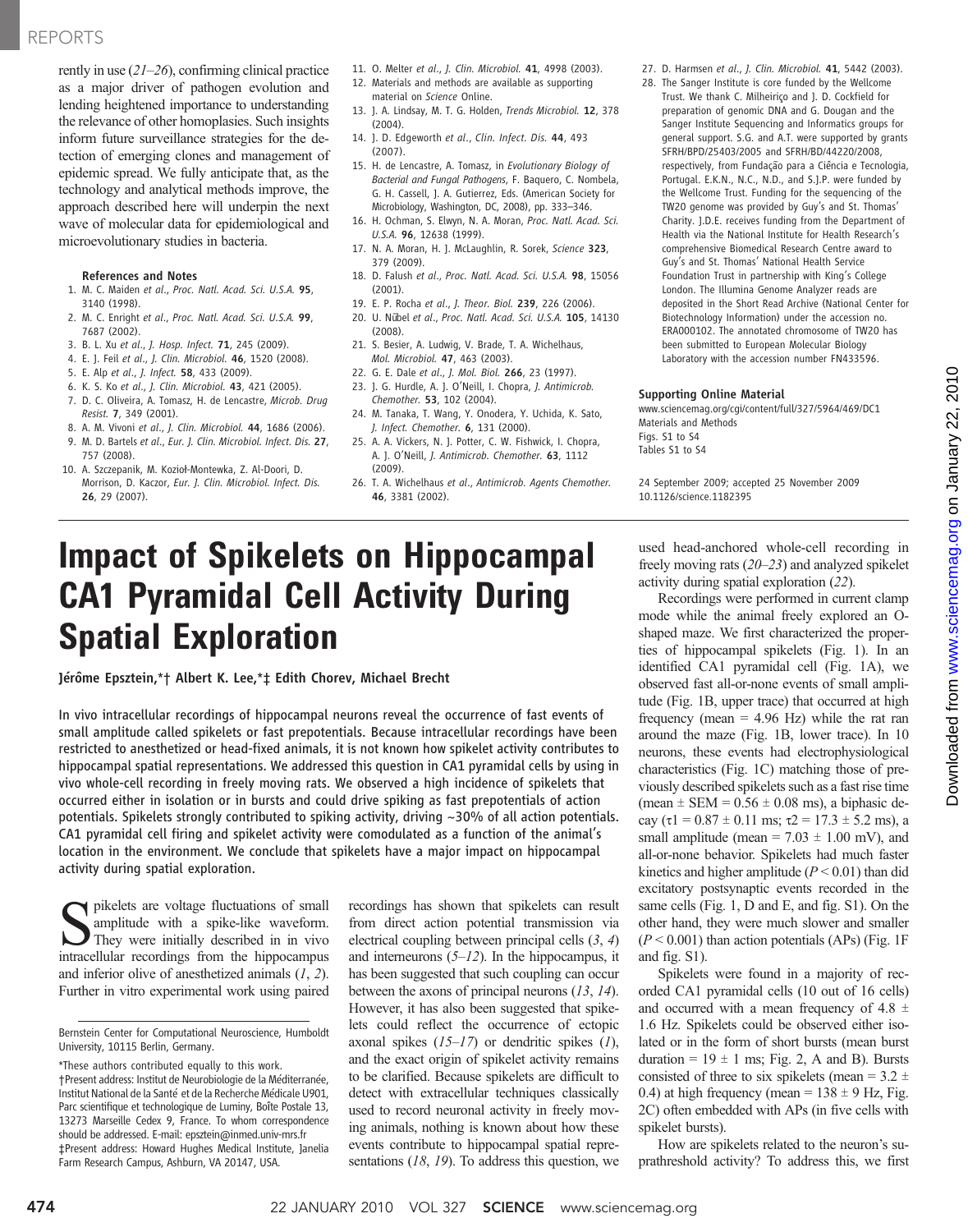analyzed whether spikelets contribute to AP activity. Spikelets could be recorded as fast prepotentials of APs as previously described  $(1, 2, 24)$ (Fig. 3A). Close examination (Fig. 3B) revealed two populations of APs in our data set: some starting abruptly from a slowly rising baseline membrane potential (we refer to them as fullblown APs, fb-APs) and some starting with a faster initial rising phase (we refer to this second class of APs as shoulder APs, sh-APs). When the first derivative  $(dV/dt)$  of the AP was computed (Fig. 3C), a characteristic initial rising phase (shoulder potential) was seen before the threshold for sh-APs, whereas no such shoulder was observed for fb-APs or APs evoked by current step injection. The distinction between fb-APs and sh-APs became much clearer when the rate of rise of the membrane potential in the 1 ms immediately preceding the AP threshold (50 V/s) was computed (fig. S2).

Fig. 1. Spikelets from an identified hippocampal CA1 pyramidal cell in a freely moving rat. (A) Reconstruction of the morphology of the recorded CA1 pyramidal neuron filled with biocytin during recording. (B) (Top) Membrane potential trace recorded during spatial exploration. Fast events of small amplitude (red stars) are present in addition to action potentials (APs). (Bottom) Corresponding speed of the animal's head. (C) Averaged spikelet  $(n =$ 35). Mean spikelet has a fast rise time (rs) and a decay time best fitted by the sum of

A number of observations suggest that sh-APs are actually APs initiated by spikelets: Spikelets and shoulder potentials had (i) similar rates of rise (12.5  $\pm$  2.4 versus 13.1  $\pm$  2.6 V/s; P = 0.78), (ii) similar peak  $dV/dt$  (15.1  $\pm$  3.6 versus 19.1  $\pm$ 7.5 V/s;  $P = 0.90$ ), and (iii) sh-APs were never seen in cells that had no spikelet activity  $(n =$ 6 out of 6) (fig. S3). That spikelets are sufficient to trigger spikes is strongly supported by the temporal correlation of all spikelet (including shoulder potentials) and AP activity. As shown in the spikelet-AP crosscorrelogram (Fig. 3, D and E), APs were tightly time-locked to spikelets, suggesting that it is the occurrence of the spikelet rather than other inputs that ultimately drives those APs. In addition to the sharp millisecond time scale locking of spikelets and AP activity, we also observed a broader temporal correlation on the 10-ms time scale. As stated above, spikelets often occurred in the form of high fre-

quency bursts with interspikelet intervals in that range (range from 6.1 to 9 ms,  $n = 5$ ). The modulation of the spikelet-AP crosscorrelogram with similar intervals is in line with the idea that a large proportion of APs are driven by spikelets. To further test that sh-APs are driven by spikelets, we also performed current injection experiments in four neurons with spikelets in anesthetized animals and computed the spikelet-to-AP transfer ratio (the ratio of shoulder potentials to all spikelets, including both isolated spikelets and the ones in the form of shoulder potentials). We observed a significant increase in the spikelet-to-AP transfer ratio during depolarization by current injection in two of these neurons (we could not assess the effect of current injection in a statistically meaningful way in the two remaining cells) (fig. S4).

We then quantified the occurrence of sh-APs in CA1 pyramidal cells. Sh-APs could be ob-



two exponentials. (D) Superimposition of averaged APs (green), spikelets (red), and excitatory postsynaptic potentials (EPSPs, blue). (E) Scatterplot of EPSP (blue) and spikelet (red) amplitude versus rise time. Spikelets represent an independent population of events with faster rise times and larger

Fig. 2. Temporal pattern of spikelets. (A) (Top) Membrane potential trace of a CA1 pyramidal cell during spatial exploration. Spikelets often occur as high frequency bursts. (Bottom) Corresponding speed of the animal's head. (B) Example of a spikelet burst recorded in this cell. (Top) Unfiltered. (Bottom) Filtered in the ripple frequency band. (C) Mean power spectrum of spikelet bursts recorded in this cell  $(n =$ 49 bursts, mean interspikelet interval =  $6.1 \pm 1.5$  ms).

amplitudes than EPSPs. (F) Scatterplot of AP (green) and spikelet (red) amplitude versus maximum rising slope (dV/dt). Spikelets represent an independent population of events with slower rising slopes and smaller amplitudes than APs.

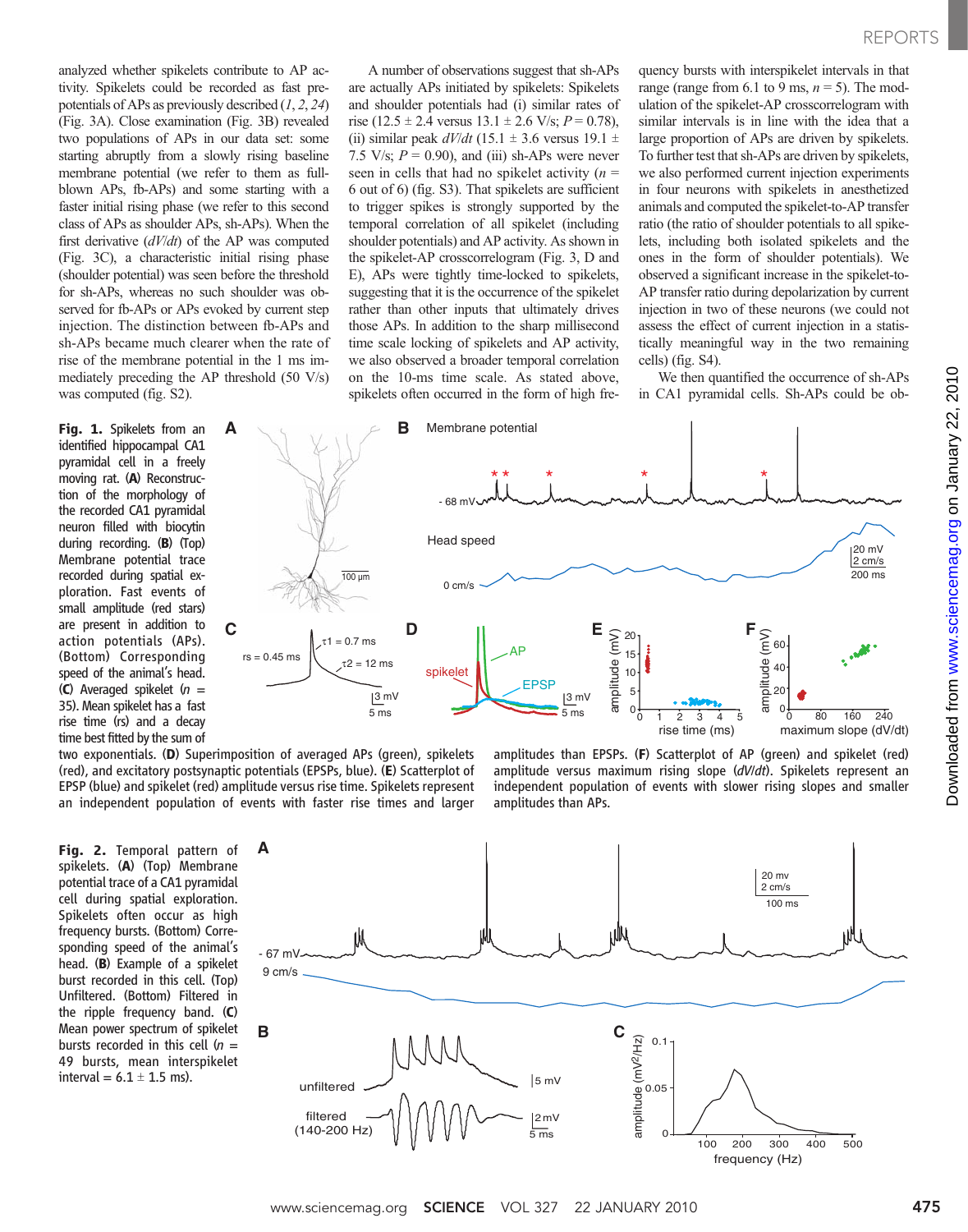

Fig. 3. Spikelets drive spiking in CA1 pyramidal cells in freely moving rats. (A) Overlay of mean AP (black) and spikelet (red) waveforms. (B) (Top) Mean waveforms of fb-APs (green) as evoked by current injection and sh-APs (black, shoulder break marked by an arrow), overlaid on the right. (Bottom) Mean waveforms of spikelets (red) and sh-APs (black), overlaid on the right. (C) (Top) Overlay of first derivative ( $dV/dt$ ) of mean fb-AP as evoked by current injection (green) and sh-AP (black). (Bottom) Overlay of first derivative (dV/dt) of mean sh-AP (black) and spikelet (red). The shoulder potential corresponds to the spikelet waveform. (D) Spikelet-AP crosscorrelogram for the cell shown in Fig. 2. The start time of all spikelets (including the ones in the form of shoulder potentials) is cross-correlated with the peak time of all APs (fb-APs and sh-APs). (E) Same as in (D) for all cells with spikelets ( $n = 10$ ). Error bars indicate SEM. (F) Fraction of cells with spikelets and sh-APs. (G) Fraction of sh-APs out of all APs (fb-APs and sh-APs) for each cell with spikelets. (H) Fraction of spikelets that drive spiking (in the form of shoulder potentials) out of all spikelets (isolated spikelets and shoulder potentials) for each cell with spikelets. (I) Spikelet amplitude expressed as a percentage of AP amplitude for each cell with spikelets.

served in a large proportion of recordings (7 out of 16 cells, Fig. 3F) and in these cells represented a large fraction of spiking activity (mean =  $65 \pm$ 13% of all APs; Fig. 3G). Across all cells (including those without spikelets), we found that spikelets triggered  $28 \pm 10\%$  of the spiking activity of CA1 pyramidal cells in the awake behaving animal. As shown in Fig. 3G, the proportion of sh-APs varied greatly between cells with spikelets. We computed the spikelet-to-AP transfer ratio, which represents the efficiency with which spikelets drive APs, for individual cells (Fig. 3H) and observed that it could be predicted in part from the amplitude of the respective spikelets (Fig. 3I). Although in several cells close to 100% of APs were sh-APs, we never observed a cell where all spikelets resulted in sh-APs.

Lastly we analyzed the behavioral correlates of spikelets. Extracellular recordings have revealed a strong spatial modulation of hippocampal CA1 pyramidal cell firing (18, 19). In our data set, there were seven cells in which the animal completed multiple laps around the maze and which we analyzed for such place cell activity  $(23, 25)$ . Of these, three  $(-40\%)$  were place cells, showing spatial modulation of their firing rate. Figure 4 shows an example of such a cell where spikelet and sh-AP activity were detected. The cell showed an increase in AP firing rate during two successive passes through the same location (i.e., its place field). The frequency of both fb-APs and spikelets was specifically increased in this location (Fig. 4, A and B, and fig. S5A). The sh-AP rate was also specifically increased in the same location, indicating that spikelet activity contributed to spiking activity







Fig. 4. Spatial correlates of spikelets and APs in CA1 pyramidal cells of freely moving rats. (A) Firing locations of isolated (nonshoulder) spikelets (left, red dots), fb-APs (middle, green dots), and sh-APs (right, black dots) while a rat was running in an O-shaped maze (inner wall not depicted; gray, trajectory of the animal during the recording). (B) Color-coded rate maps for the events in (A) (3-cm by 3-cm bins, maximum firing rate indicated below). (C) Bar graph of the mean spikelet frequency when the rat is outside versus inside the place field. Error bars indicate SEM. (D) Bar graph of the mean spikelet frequency when the rat is exploring (exp.) outside (out.) versus inside (in.) the place field. (E) Bar graph of the mean sh-AP frequency when the rat is outside versus inside the place field. (F) Bar graph of the mean sh-AP frequency when the rat

is exploring (exp.) outside (out.) versus inside (in.) the place field. (G) Bar graph of the mean proportion of sh-APs (out of all APs) when the rat is exploring (exp.) outside (out.) versus inside (in.) the place field. (H) Bar graph of the mean spikelet-AP transfer ratio when the rat is exploring (exp.) outside (out.) versus inside (in.) the place field.